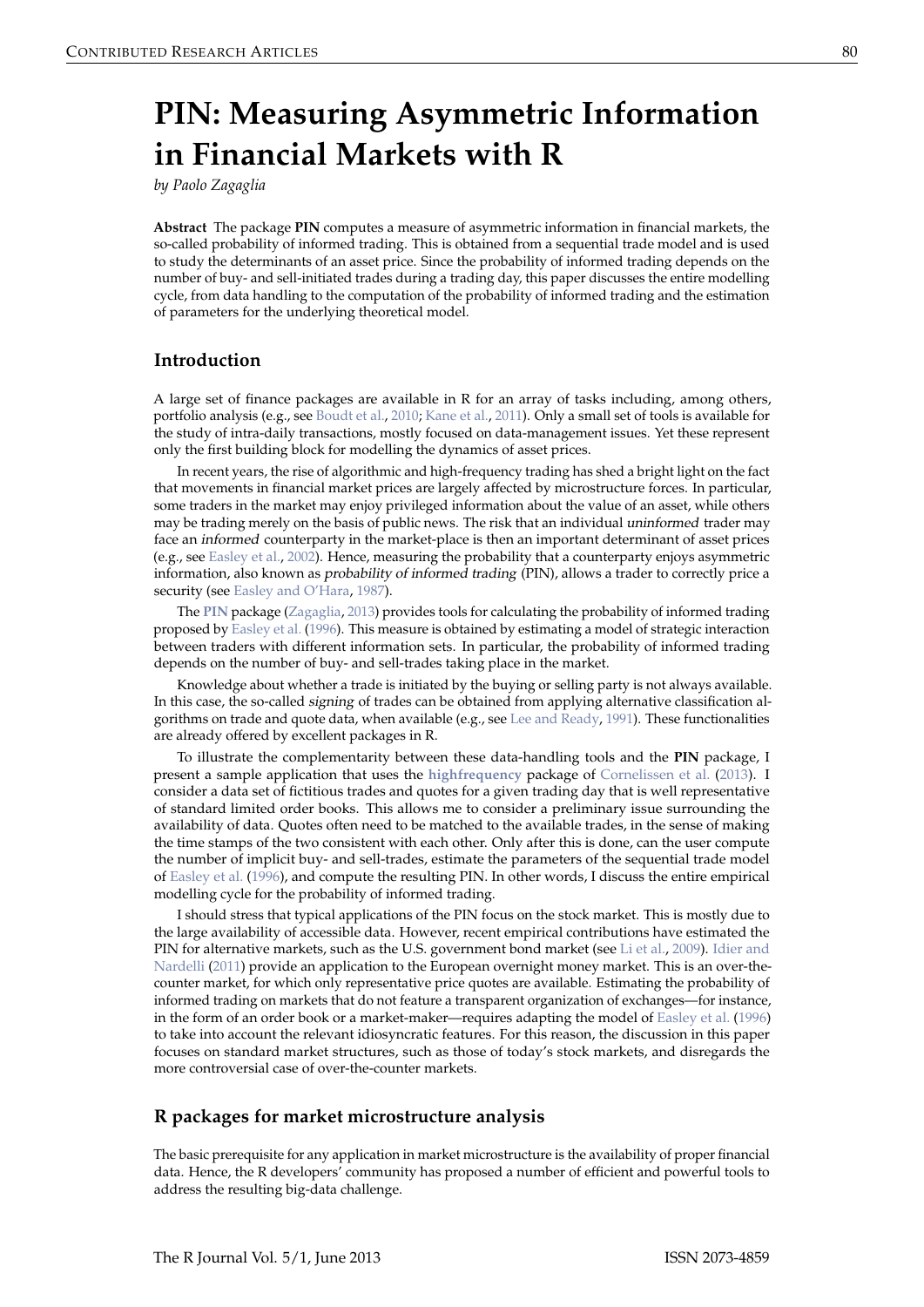<span id="page-1-1"></span><span id="page-1-0"></span>

**Figure 1:** The trading game

The starting point consists in downloading the data set from a provider. The package **[IBrokers](http://CRAN.R-project.org/package=IBrokers)** by [Ryan](#page-5-9) [\(2011\)](#page-5-9) provides access to the data-feed supplied by Interactive Brokers and automates data requests for the creation of high-frequency data sets.

Given the availability of a financial-market data set, a variety of excellent functions are available in R for data management, including data re-shuffling, plotting and computing descriptive statistics. [Kane et al.](#page-5-1) [\(2011\)](#page-5-1) presents the package **[orderbook](http://CRAN.R-project.org/package=orderbook)**, which provides data-handling functionalities from limited order books. [Boudt and Cornelissen](#page-5-10) [\(2012\)](#page-5-10) present R functions for managing the trade and quote (TAQ) data set from NASDAQ and NYSE in R. TAQ data set files are available in different forms that report different types of information, potentially involving a detailed structure of the order books. This can easily result in terabytes of data. For this purpose, Emerson and Kane have extended the available packages with the aim of handling terabyte-large data sets $^1$  $^1$ .

Only a few tools are available to the user community for the study of market-microstructure issues in R. [Enos et al.](#page-5-11) [\(2008\)](#page-5-11) present a library for the computation of trade costs in market transaction of stocks. In a recent conference presentation<sup>[2](#page--1-0)</sup>, Yan and Zivot discuss the implementation of models for price impact and discovery in the stock market.

The **RTAQ** package has recently been incorporated into the **highfrequency** package [\(Cornelissen](#page-5-6) [et al.,](#page-5-6) [2013\)](#page-5-6). In this extension, the user is provided with functions to compute different measures of market liquidity, such as those of [Hasbrouck and Seppi](#page-5-12) [\(2001\)](#page-5-12) and [Venkataraman](#page-5-13) [\(2001\)](#page-5-13). This package also provides functionalities for classifying trade origination. Not all the markets provide public information on whether a trade starts either from the buy-side, or from the sell-side. This is a prerequisite for studying a large number of topics in market microstructure, including asymmetric information and informed trading. For this purpose, several methods have been proposed to infer trade direction from changes in market prices and quotes. The **highfrequency** package implements an effective modification of the so-called tick rule proposed by [Lee and Ready](#page-5-5) [\(1991\)](#page-5-5).

# **Computing the probability of informed trading**

#### **The theoretical model**

[Easley et al.](#page-5-4) [\(1996\)](#page-5-4) build on the sequential trading model of [Glosten and Milgrom](#page-5-14) [\(1987\)](#page-5-14) and [Kyle](#page-5-15) [\(1985\)](#page-5-15) to estimate the probability that a counterpart in the trading process enjoys superior information. This is based on the assumption that the market is composed by a heterogeneous population of traders. Some traders are informed, while others are uninformed.

Within each trading day, a competitive market-maker buys or sells a security at the bid and ask

<sup>1</sup>Towards Terabytes of TAQ, R in Finance 2012, [http://www.rinfinance.com/agenda/2012/talk/Emerson+Kane.](http://www.rinfinance.com/agenda/2012/talk/Emerson+Kane.pdf) [pdf](http://www.rinfinance.com/agenda/2012/talk/Emerson+Kane.pdf)

<sup>2</sup>Estimating the Dynamics of Price Discovery, R in Finance 2012, [http://www.rinfinance.com/agenda/2012/](http://www.rinfinance.com/agenda/2012/talk/Yan+Zivot.pptx) [talk/Yan+Zivot.pptx](http://www.rinfinance.com/agenda/2012/talk/Yan+Zivot.pptx)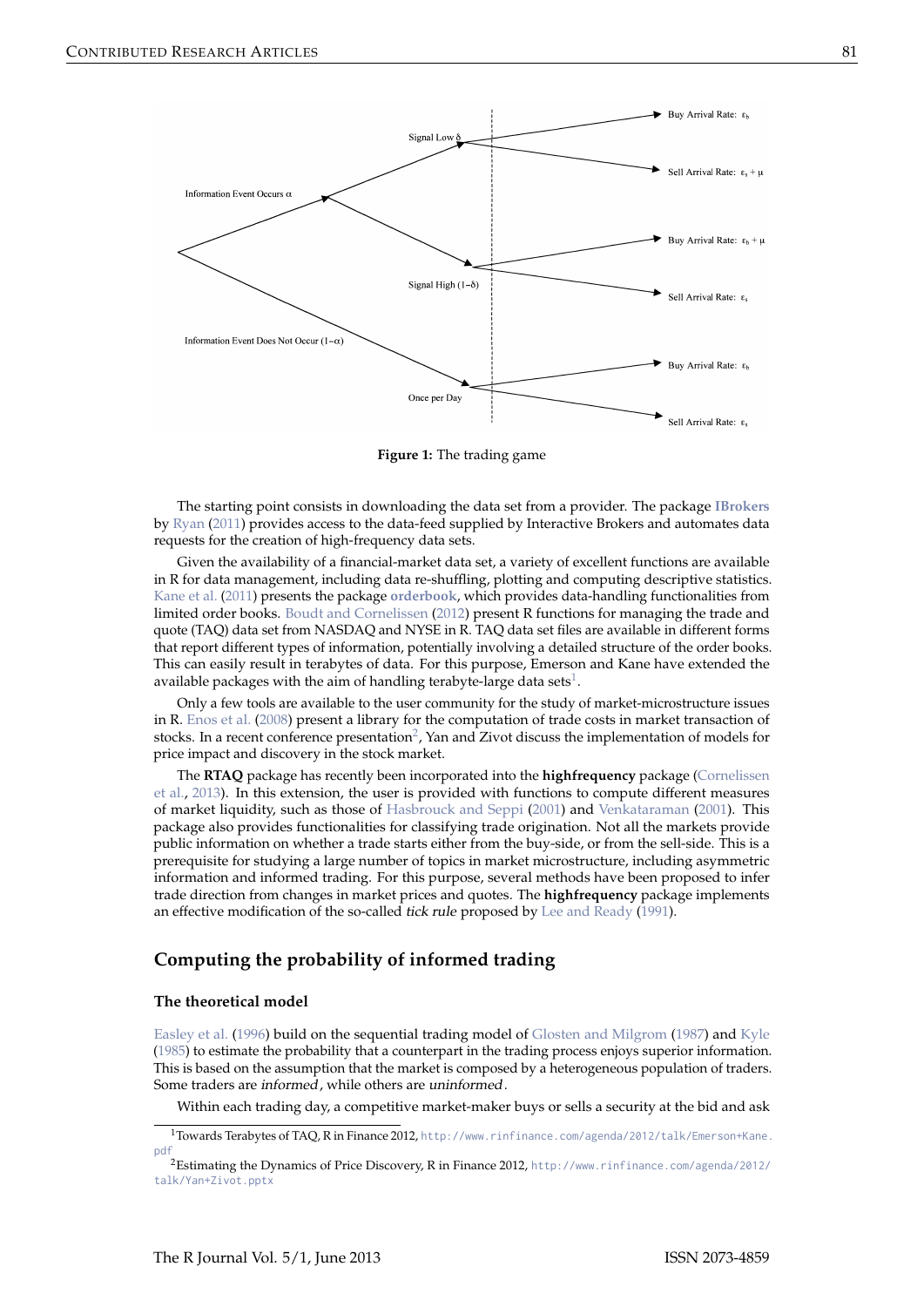<span id="page-2-0"></span>quotes that he or she announce publicly to the market. Since the market-maker is risk-neutral and competes with the traders in the transactions, the resulting prices represent the expected value of the stock conditional on the market-maker's information at the time of trade.

Before the beginning of a trading day, nature determines whether an information event relevant to the value of the stock will occur. Information events are independently distributed and occur with probability  $\alpha$ . Good news events take place with a probability  $\delta$  and bad news events occur with a probability  $1 - \delta$ . At the end of the day, the information set of each actor in the market is complete and the true value of the stock is realized.

The market-maker knows both the probability of these events taking place and the arrival order of information to the market. However, he or she does not know which event is realized. [Easley et al.](#page-5-4) [\(1996\)](#page-5-4) assume that the market-maker is Bayesian in that they use the information from trade arrival to update their belief about information events. Since the information set is independent across days, the model structure allows the change in beliefs to be considered separately on each day.

In this framework, the market is made by the traders that can observe the signals about the true stock value and that benefit from asymmetric information. There are also uninformed traders that receive no news about the stock price. These two groups of traders enter the market with a frequency determined by independent Poisson processes at any minute within a trading day.

An information-revealing event causes informed traders to enter the market. For instance, if a 'high-value' or 'good' signal materializes, these traders buy the stock. The arrival of news events both to the market and to each trader follow independent Poisson processes.

The set of events and associated probabilities can be represented in the trading tree of Figure **[??](#page-1-0)**. At the first node of the tree, nature selects whether an information event occurs. If an event does occur, nature determines the sign of the resulting news. The three nodes of 'no event', 'good news' and 'bad news' placed before the dotted line of Figure **[??](#page-1-0)** occur only once per day. Given the node selected for the day, traders arrive according to the relevant Poisson processes. On good-event days, the arrival rates are  $\epsilon + \mu$  for buy orders and  $\epsilon$  for sell orders. On bad-event days, the arrival rates are  $\epsilon$  for buys and  $\epsilon + \mu$  for sells. Finally, on days without information-revealing news, only uninformed traders take part in the market with an arrival rate of *e*.

While observing changes in the order book, traders obtain information about order arrival. However, they cannot observe the underlying motives for trading by counterparties. In other words, traders do not know the parameter values of the model consistent with trading patterns. However, these parameters can be estimated from data on order arrivals.

#### **Empirical implementation of the theoretical model**

In order to reduce the parameter space, it is typically assumed that the sell- and buy-arrival rates  $\epsilon_b$  and  $\epsilon_s$  are equal. On a good-day event, the probability of observing a sequence of buy- and sell-initiated trades is given by

$$
e^{-(\mu+\epsilon)T} \frac{\left[ (\mu+\epsilon)T \right]^B}{B!} e^{\epsilon T} \frac{(\epsilon T)^S}{S!}
$$
 (1)

On a bad-signal day, this probability becomes

$$
e^{\epsilon T} \frac{(\epsilon T)^B}{B!} e^{-(\mu+\epsilon)T} \frac{[(\mu+\epsilon)T]^S}{S!}
$$
 (2)

Finally, when information-revealing events do not take place, the likelihood of observing orders is equal to

$$
e^{\epsilon T} \frac{(\epsilon T)^B}{B!} e^{\epsilon T} \frac{(\epsilon T)^S}{S!}
$$
 (3)

Assuming that trading activity is independent across *T* days, the likelihood of trading activity takes the form

$$
L[{B, S}]|\theta] = (1 - \alpha)e^{-\epsilon T} \frac{(\epsilon T)^{B}}{B!}e^{-\epsilon T} \frac{(\epsilon T)^{S}}{S!} + \alpha \delta e^{-\epsilon T} \frac{(\epsilon T)^{B}}{B!}e^{-(\mu + \epsilon)T} \frac{[(\mu + \epsilon)T]^{S}}{S!} + \alpha (1 - \delta)e^{-(\mu + \epsilon)T} \frac{[(\mu + \epsilon)T]^{B}}{B!}e^{-\epsilon T} \frac{(\epsilon T)^{S}}{S!}
$$
(4)

with the parameter space  $\theta = \alpha$ ,  $\delta$ ,  $\epsilon$ ,  $\mu$ . Over *h* independent days, the likelihood of observing the data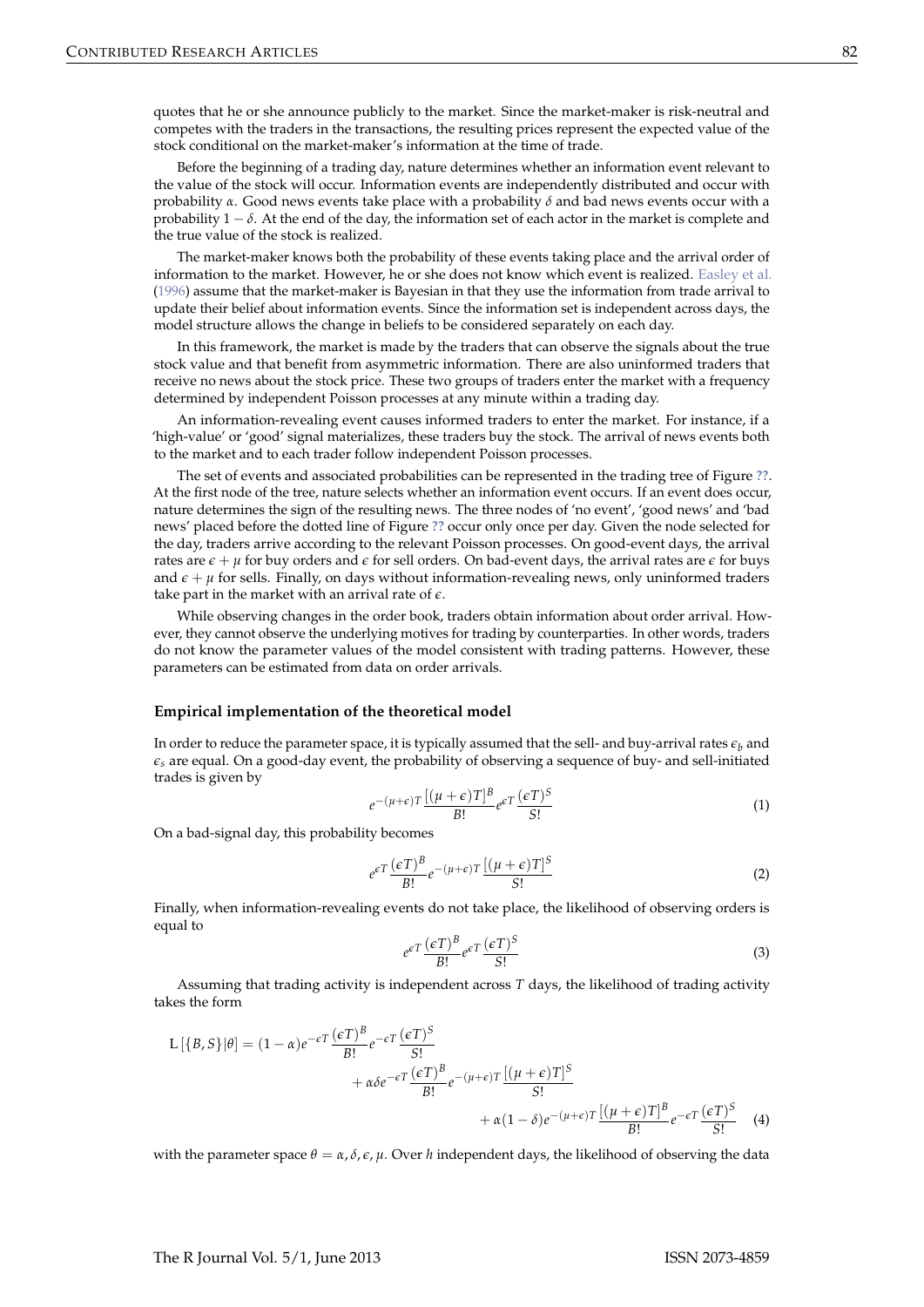<span id="page-3-2"></span> $M = (B_i, S_i)_{i=1}^h$  is the product of the daily likelihoods

<span id="page-3-0"></span>
$$
L\left[M|\theta\right] = \prod_{i=1}^{h} L\left(\theta|B_i, S_i\right) \tag{5}
$$

To deal with the issue of convergence in numerical maximization, I follow [Aktasa et al.](#page-5-16) [\(2007\)](#page-5-16) and [Easley et al.](#page-5-17) [\(2008\)](#page-5-17), and re-arrange the likelihood function [5](#page-3-0) as:

$$
L\left[M|\theta\right] = \sum_{t=1}^{T} \left[ -2\epsilon + M_t \ln x + (B_t + S_t) \ln(\mu + \epsilon) \right]
$$

$$
+ \sum_{t=1}^{T} \ln \left[ \alpha (1 - \alpha) e^{-\mu x} x^{S_t - M_t} + \alpha \delta e^{-\mu} x^{B_t - M_t} + (1 - \alpha) x^{B_t + S_t - M_t} \right] \tag{6}
$$

with  $M_t = \min(B_t, S_t) + \max(B_t, S_t)/2$ , and  $x_t = \epsilon/(\mu + \epsilon)$ .

Consistent with the literature (e.g., see [Easley et al.,](#page-5-2) [2002,](#page-5-2) [1996\)](#page-5-4), the role of asymmetric information is measured by the probability of informed trading  $(PIN<sub>t</sub>)$ . This is defined as the unconditional probability that informed traders buy or sell an asset at each point in time, and is equal to

<span id="page-3-1"></span>
$$
PIN_t = \frac{\alpha\mu}{\alpha\mu + 2\epsilon} \tag{7}
$$

When this probability is high, uninformed traders face a higher risk of trading with a counterparty that is better informed.

The package PIN includes an R function for the computation of the log-likelihood function [6.](#page-3-1) This takes as inputs the parameter values—in the order  $\epsilon$ ,  $\mu$ ,  $\alpha$ ,  $\delta$ —and the time series of daily data on number of buy- and sell-initiated trades—arranged as a  $n \times w$  matrix, where *n* is the number of trading days. The first column of this data matrix includes the number of buy trades and the second one has the number of sell trades.

## **A practical example**

In this section I present an example of how to integrate the PIN package with other tools available in R for handling market-microstructure data sets. In particular, the application presented here relies on the capabilities provided by the **highfrequency** package.

I discuss the computation of PIN using a data set of fictitious quotes and trades for an ideal stock. These quotes and trades are provided as two data sets–sample\_qdata and sample\_tdata, respectively in the public distribution of the package **highfrequency**. [3](#page--1-0)

The noteworthy characteristic of the database for trades and quotes is that its structure follows the TAQ format for standard NYSE stocks. In other words, the approach discussed here is general enough to handle a data source that has been a key reference in the industry.

It should be stressed that the fictitious trades and quotes refer to one trading day only. This is an evident simplification, which is typically avoided in empirical studies of PIN. For instance, [Easley et al.](#page-5-2) [\(2002\)](#page-5-2) exclude stocks that have less than 60 days of quotes and trades data, suggesting that would disrupt the reliability of the model parameter estimates. The PIN package allows estimations over any sample length to be run. Moreover, the application presented in this paper can easily be extended to cover more than one trading day.

As a starting point, I load the relevant packages into R, including those required by the **highfrequency** package:

```
library(zoo)
library(xts)
library(highfrequency)
library(TTR)
library(timeDate)
library(quantmod)
library(PIN)
```
Then, I prepare the data set for the estimation of PIN. The **highfrequency** package includes two sample files with the trades and quotes. These two pieces of information need to be matched, in the sense of ordering the quoting activity that is consistent with the recorded trades within a given trading day:

 $3$ Hence, data for these fictitious trades and quotes are available online to the R community.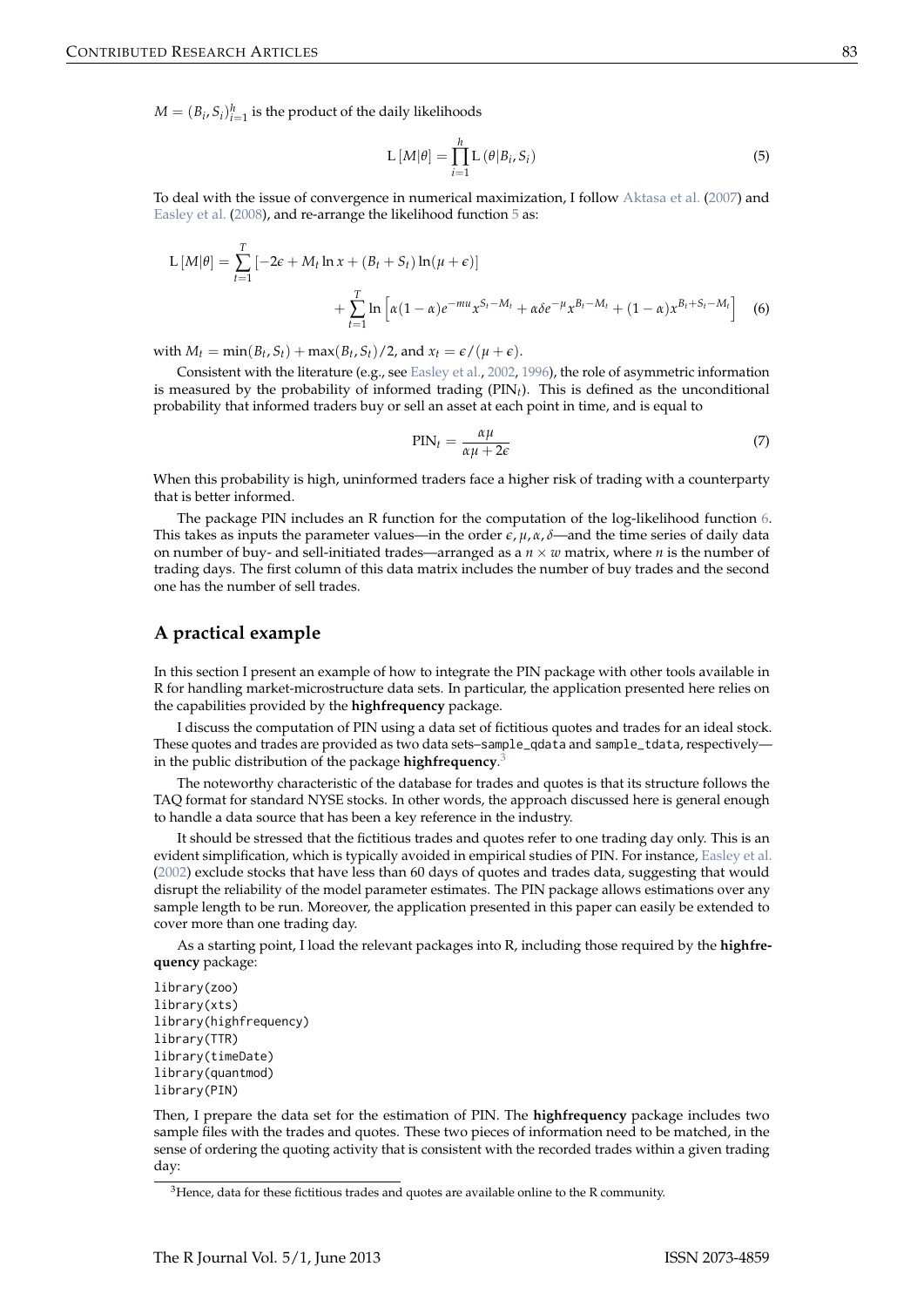```
#Load data samples
data(sample_tdata)
data(sample_qdata)
```
#Match the trade and quote data tqdata <- matchTradesQuotes(sample\_tdata, sample\_qdata)

The data set used in this example does not include information on trade direction. As stressed earlier, this is an issue that is present in certain markets and can be addressed using the trade classification algorithms proposed in the finance literature. Here I use the functionality of the **highfrequency** package to apply the Lee-Ready approach that combines trading and quoting activity:

```
x <- getTradeDirection(tqdata)
```

```
tradeDirection <- matrix(x)
buy_side <- which(tradeDirection > 0)
num_buy_side <- length(matrix(buy_side))
num_sell_side <- length(tradeDirection) - length(matrix(buy_side))
```

```
ntrades <- cbind(num_buy_side, num_sell_side)
```
The maximization of the log-likelihood function [6](#page-3-1) is a prerequisite for the computation of the PIN. Ideally, one should perform a constrained optimization and restrict the spaces of all the parameters over the unit interval [0, 1]. For this particular data set, I employ the general optimization routine optim:

```
initparams <- cbind(0.15, 0.05, 0.5, 0.5)
options(varn = -1)param_optim <- optim(initparams, pin_likelihood, gr = NULL, ntrades)
```
The optimizing parameters are 1, 0.3715623, 0.7255069 and 0.2808594. These estimated values suggest that there is a high probability for the trading day to reveal information (i.e., *α*ˆ ≈ 0.72. When there are no news events, only uninformed traders take part in the market  $(\epsilon = 1)$ .

Finally, given the optimizing parameters, the computation of the probability of informed trading is straightforward:

```
epsi <- param_optim$par[1]
miu <- param_optim$par[2]
alph <- param_optim$par[3]
delt <- param_optim$par[4]
```

```
pin <- (alph*miu)/(alph*miu + 2*epsi)
```
In this case, I obtain a low probability of trading with an informed counterparty, which is equal to 0.1187762.

## **Conclusion**

This article discusses an application in R of concepts and methods of financial market microstructure. In particular, I present a package for the computation of the probability of informed trading. This is a standard measure of asymmetric information that is based on trade direction. I show how the proposed PIN package fits into the broader context of the available tools for handling microstructure data.

The routines outlined here could be extended along several dimensions. It would be useful to include alternative measures of information asymmetry. The time-varying PIN specification of [Easley](#page-5-17) [et al.](#page-5-17) [\(2008\)](#page-5-17) represents a relevant candidate. Also, the Volume-Synchronized Probability of Informed Trading - VPIN - is a key information metric that is increasingly becoming the industry standard (see [Easley et al.,](#page-5-18) [2012\)](#page-5-18).

The provision of liquidity to the market is related to the presence of asymmetric information. This consideration is especially relevant for market-makers, who manage inventories against the risk that counterparties have superior information on the true value of an asset. Hence, any tool that computes the PIN provides an incomplete picture of the market if it says nothing about the sources for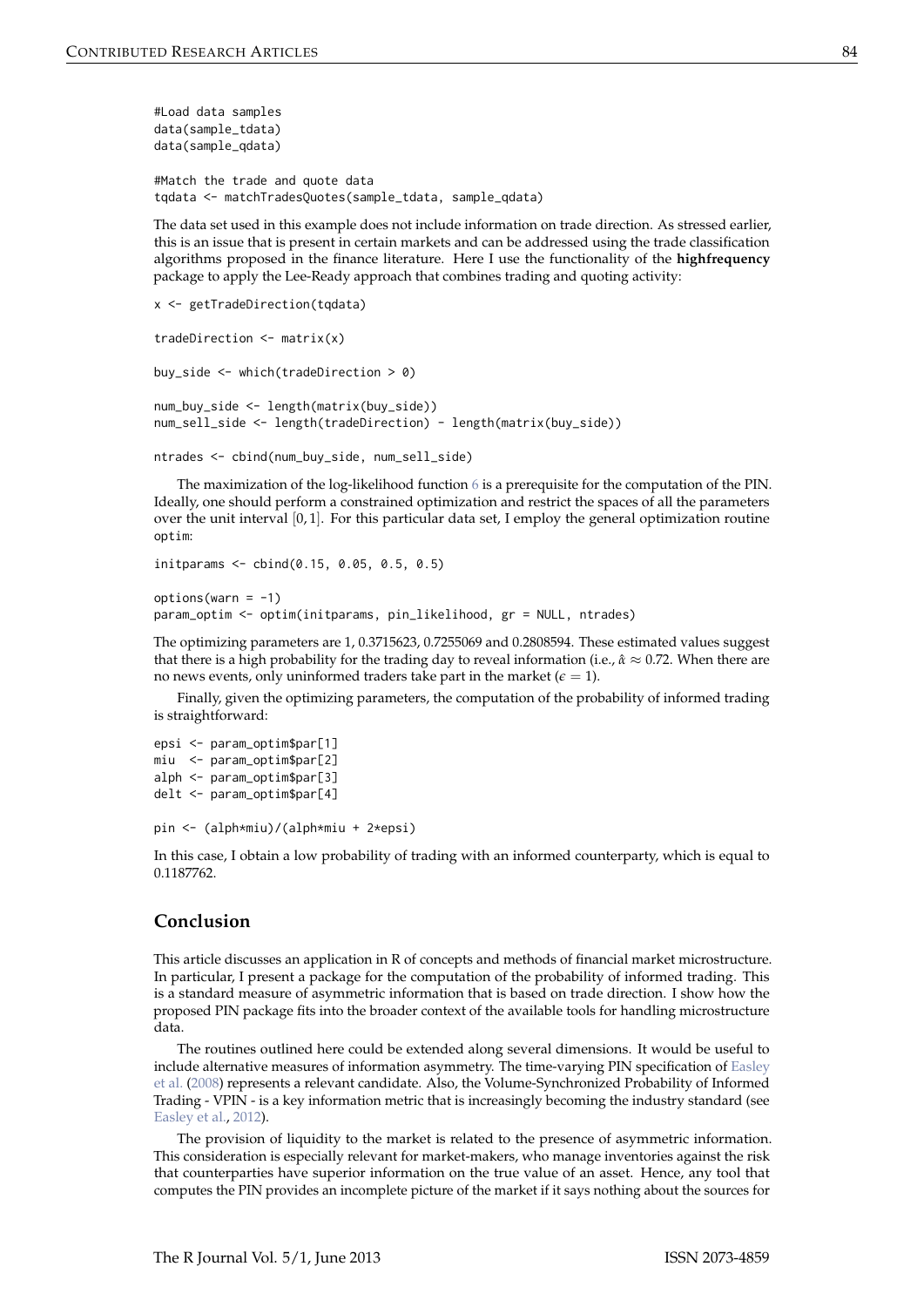<span id="page-5-20"></span>market liquidity. For this reason, it would be beneficial to provide tools for the measurement of price pressures, such as those proposed by [Hendershott and Menkveld](#page-5-19) [\(1991\)](#page-5-19) for the NYSE.

## **Acknowledgements**

The author is very grateful to two anonymous referees for very effective comments that have shaped the revision of this article to a major extent.

## **Bibliography**

- <span id="page-5-16"></span>N. Aktasa, E. de Bodta, F. Declerckc, and H. Van Oppensa. The PIN Anomaly around M&A Announcements. *Journal of Financial Markets*, 10(2):169–191, 2007. [[p83\]](#page-3-2)
- <span id="page-5-10"></span>K. Boudt and J. Cornelissen. *RTAQ*, 2012. URL [http://cran.r-project.org/src/contrib/Archive/](http://cran.r-project.org/src/contrib/Archive/RTAQ/) [RTAQ/](http://cran.r-project.org/src/contrib/Archive/RTAQ/). R package version 0.2. [[p81\]](#page-1-1)
- <span id="page-5-0"></span>K. Boudt, P. Carl, and B. G. Peterson. *PortfolioAnalytics: Portfolio Analysis, including Numeric Methods for Optimization of Portfolios*, 2010. URL <http://r-forge.r-project.org/projects/returnanalytics/>. R package version 0.6. [[p80\]](#page-0-0)
- <span id="page-5-6"></span>J. Cornelissen, K. Boudt, and S. Payseur. *highfrequency*, 2013. URL [http://CRAN.R-project.org/](http://CRAN.R-project.org/package=highfrequency) [package=highfrequency](http://CRAN.R-project.org/package=highfrequency). R package version 0.2. [[p80,](#page-0-0) [81\]](#page-1-1)
- <span id="page-5-3"></span>D. Easley and M. O'Hara. Price, Trade Size, and Information in Securities Markets. *Journal of Financial Economics*, 19(1):69–90, 1987. [[p80\]](#page-0-0)
- <span id="page-5-4"></span>D. Easley, N. M. Kiefer, M. O'Hara, and J. B. Paperman. Liquidity, Information, and Infrequently Traded Stocks. *Journal of Finance*, 51(4):1405–1436, 1996. [[p80,](#page-0-0) [81,](#page-1-1) [82,](#page-2-0) [83\]](#page-3-2)
- <span id="page-5-2"></span>D. Easley, S. Hvidkjaer, and M. O'Hara. Is Information Risk a Determinant of Asset Returns? *Journal of Finance*, 57(5):2185–2221, 2002. [[p80,](#page-0-0) [83\]](#page-3-2)
- <span id="page-5-17"></span>D. Easley, R. F. Engle, M. O'Hara, and L. Wu. Time-Varying Arrival Rates of Informed and Uninformed Traders. *Journal of Financial Econometrics*, 6(2):171–207, 2008. [[p83,](#page-3-2) [84\]](#page-4-0)
- <span id="page-5-18"></span>D. Easley, M. M. L. de Prado, and M. O'Hara. Flow Toxicity and Liquidity in a High Frequency World. Working paper, 2012. [[p84\]](#page-4-0)
- <span id="page-5-11"></span>J. Enos, D. Kane, A. R. Narayan, A. Schwartz, D. Suo, and L. Zhao. Trade Costs. *R News*, 8(1):10–13, 2008. [[p81\]](#page-1-1)
- <span id="page-5-14"></span>L. R. Glosten and P. R. Milgrom. Bid Ask and Transaction Price in a Specialist Market with Heterogeneously Informed Traders. *Journal of Financial Economics*, 14(1):71–100, 1987. [[p81\]](#page-1-1)
- <span id="page-5-12"></span>J. Hasbrouck and D. J. Seppi. Common Factors in Prices, Order Flows and Liquidity. *Journal of Financial Economics*, 59(1):383–411, 2001. [[p81\]](#page-1-1)
- <span id="page-5-19"></span>T. Hendershott and A. J. Menkveld. Price Pressures. Unpublished version, 209, 1991. [[p85\]](#page-5-20)
- <span id="page-5-8"></span>J. Idier and S. Nardelli. Probability of Informed Trading on the Euro Overnight Market Rate. *International Journal of Finance and Economics*, 16(2):131–145, 2011. [[p80\]](#page-0-0)
- <span id="page-5-1"></span>D. Kane, A. Liu, and K. Nguyen. Analyzing an Electronic Limit Order Book. *The R Journal*, 2(64–68):1, 2011. [[p80,](#page-0-0) [81\]](#page-1-1)
- <span id="page-5-15"></span>A. S. Kyle. Continuous Auctions and Insider Trading. *Econometrica*, 53(6):1315–1335, 1985. [[p81\]](#page-1-1)
- <span id="page-5-5"></span>C. M. C. Lee and M. J. Ready. Inferring Trade Direction from Intraday Data. *Journal of Finance*, 46(2): 733–746, 1991. [[p80,](#page-0-0) [81\]](#page-1-1)
- <span id="page-5-7"></span>H. Li, J. Wang, C. Wu, and Y. He. Are Liquidity and Information Risks Priced in the Treasury Bond Market? *Journal of Finance*, 64(1):467–503, 2009. [[p80\]](#page-0-0)
- <span id="page-5-9"></span>J. A. Ryan. *IBrokers*, 2011. URL <http://CRAN.R-project.org/package=IBrokers/>. R package version 0.9-10. [[p81\]](#page-1-1)
- <span id="page-5-13"></span>K. Venkataraman. Automated Versus Floor Trading: An Analysis of Execution Costs on the Paris and New York Exchanges. *Journal of Finance*, 56(2):1445–1485, 2001. [[p81\]](#page-1-1)